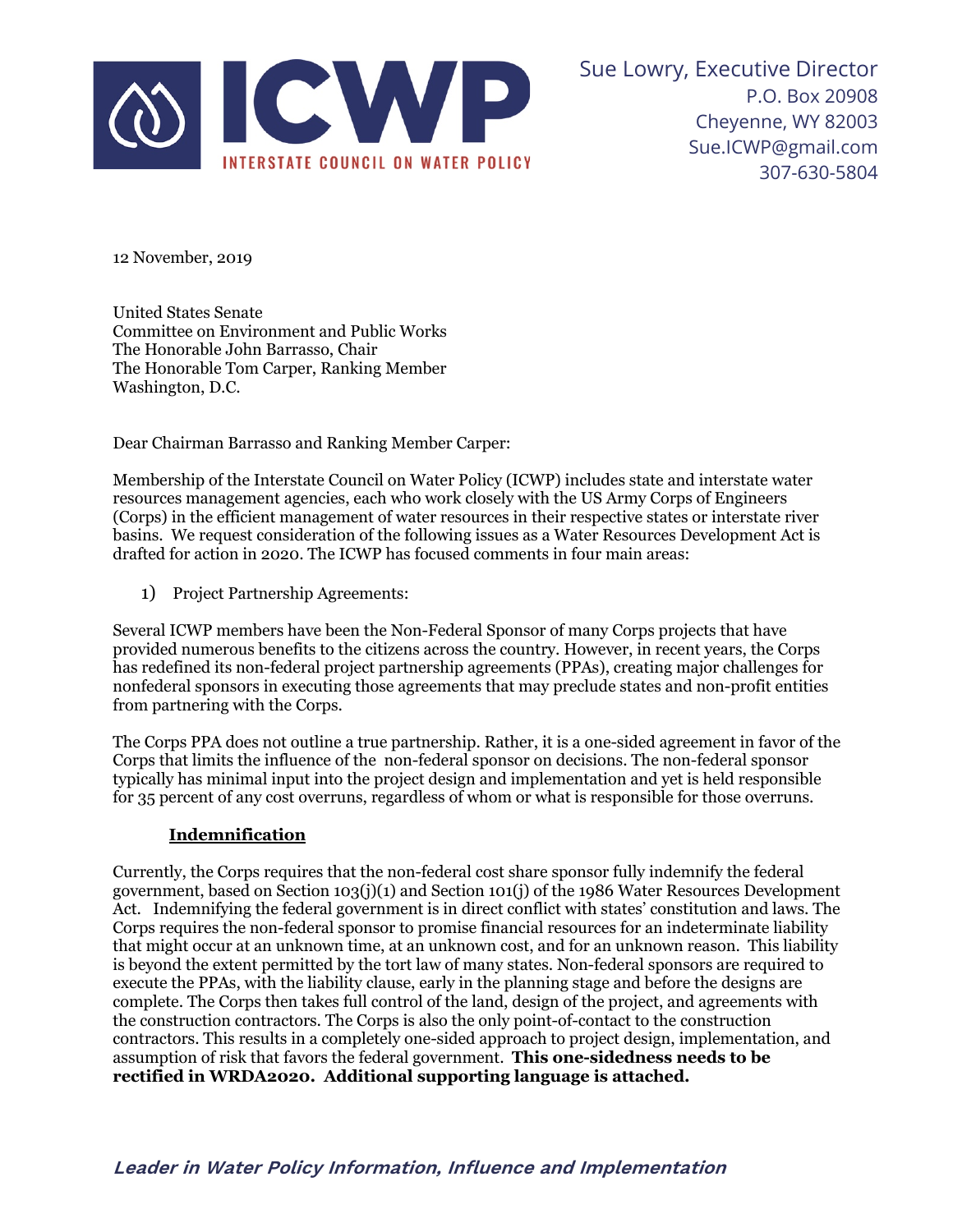## **Operations, Maintenance, Repair, Rehabilitation, and Replacement**

Historically, the Corps limited the non-federal sponsors' operations, maintenance, repair, rehabilitation, and replacement (OMRR&R) obligations to 50 years, which is the expected life of a constructed project. In 2012, the Corps changed its policy that requires non-federal sponsors to maintain responsibility for OMRR&R obligations in perpetuity. This shift has resulted in the loss of cost share partners at a time when the federal government is promoting its partnerships with the states and private entities.

PPAs are signed following completion of the feasibility study and before plans and specifications are developed. A project design is typically about 35 percent complete under a feasibility study with associated estimated O&M costs for a 50-year time period (not indefinitely.) Projects can change significantly between 35 percent design and completed design/construction. Final OMRR&R obligations are passed to the sponsor following project construction completion. Many variables can change during that time that are completely within the Corps' control while the nonfederal sponsors only has limited influence through comments.

## **The Corps' existing PPA approach is currently undefined and unworkable for sponsoring entities. Provisions are needed requiring the Corps to provide detailed estimates of OMRR&R costs in project agreements and to create a reasonable approach to terminating or renegotiating the non-federal sponsor's OMRR&R obligations.**

2) Planning Assistance to States:

The Corps Planning Assistance to States (PAS) has provided much needed cost-sharing opportunities to further water planning in many ways. ICWP is concerned with the two components of the PAS not working the same regarding accepting in-kind services from the sponsoring entity. For Comprehensive Planning, the non-Federal share can be provided as work in kind or cash. However, for Technical Services, the non-Federal share must be provided as cash. Technical Services cost share could be provided as cash and/or work in kind, prior to WRDA 2007 (P.L. 110-114, 8 Nov 2007). WRDA 2007, Section 2013 included language that, when incorporated into Section 22, was interpreted to eliminate work in kind as technical services cost share. This difference is particularly burdensome for less affluent, non-Federal public bodies. Smaller communities are often the ones that would most benefit from Corps water resources support. Those communities tend to be cash poor and without operating capital that can be routed outside their budget**. Non-federal sponsor cost sharing requirements should be flexible and include the option to provide in-kind services for both Comprehensive Planning and Technical Services.**

3) Forecast Informed Reservoir Operations:

ICWP is supportive of expanding the concept of Forecast Informed Reservoir Operations to additional federally owned reservoirs in areas where hydrologically these forecasts can be made with enough precision to not increase safely concerns from flooding or other natural events. **ICWP supports conducting viability assessments on the use of forecast-informed reservoir operations at federal reservoirs. If those assessments show promise for improved management efficiency, three pilot projects should be authorized and located in different geographic locations across the U.S.**

4) Cost distributions to non-federal partners under Major Rehabilitation and Annual OMRR&R

Federal Reservoir, Major Rehabilitation costs utilized by the Corp are not consistent with the contract agreements. Many of our members are sponsors of USACE projects and do not feel they have an adequate nor appropriate role in determining which costs are listed under Work Category Codes as Major Rehabilitation. The contractual definition of Major Rehabilitation is defined as "significant, costly infrequent rehabilitation work" that "unduly distorting the Operation and

## **Leader in Water Policy Information, Influence and Implementation**